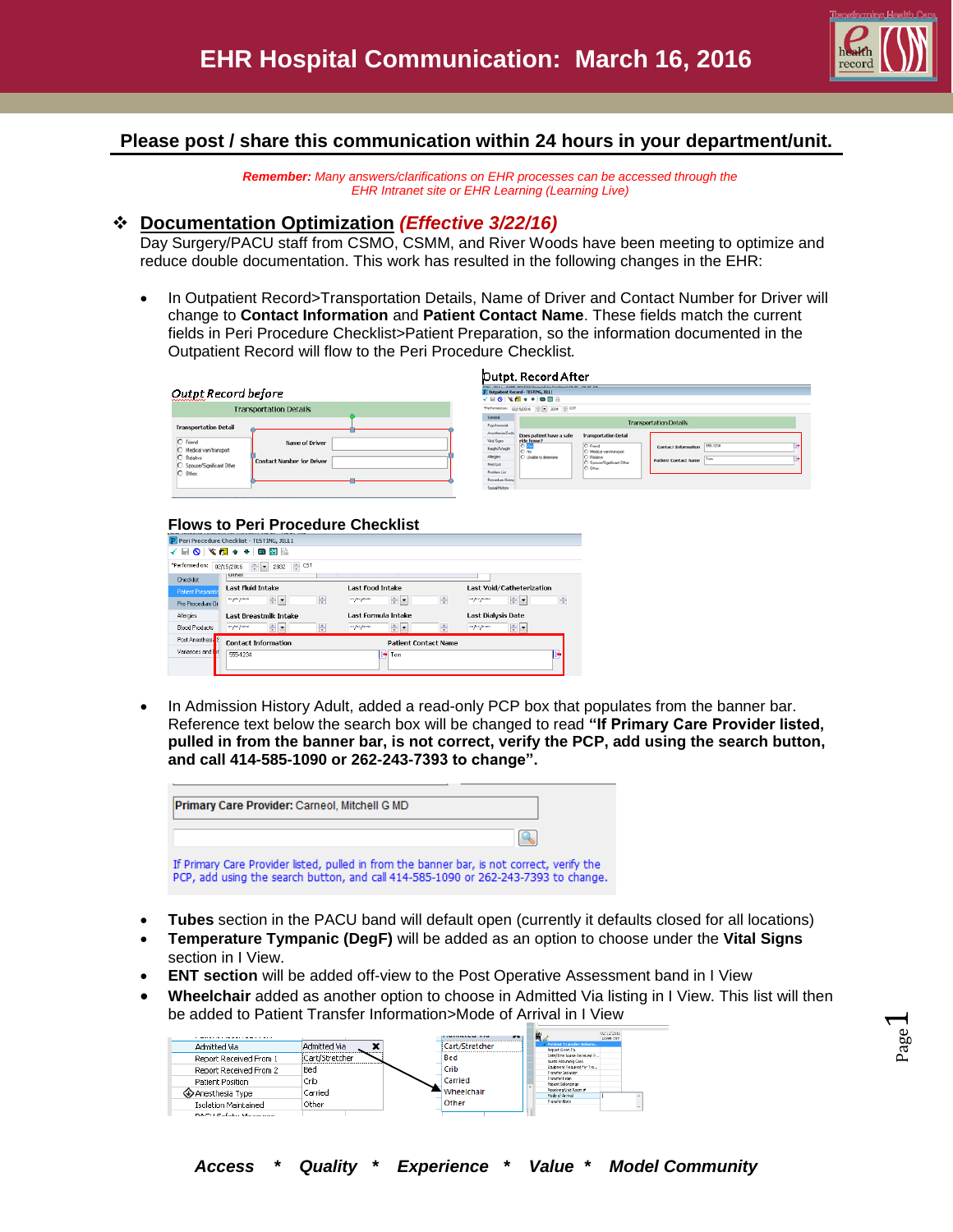

 **Foot** added as a selection in the PACU band>Tubes>Surgical Drains/Tubes>dynamic group under Surgical Drain, Tube Locations.

| Dynamic Group - TESTING, JILL1 - SMM-905595                                                                                                                                                                   |   |  |  |
|---------------------------------------------------------------------------------------------------------------------------------------------------------------------------------------------------------------|---|--|--|
| Label:                                                                                                                                                                                                        |   |  |  |
| <surgical drain,="" tube="" type:=""><surgical drain,="" l<br="" tube="">Drain, Tube Laterality:&gt;<surgical drain,="" locati<="" th="" tube=""><th></th><th></th><th></th></surgical></surgical></surgical> |   |  |  |
|                                                                                                                                                                                                               |   |  |  |
| Surgical Drain, Tube Type:                                                                                                                                                                                    |   |  |  |
| Penrose                                                                                                                                                                                                       |   |  |  |
| Autotranfusion unit                                                                                                                                                                                           |   |  |  |
| <b>Bulb</b> suction                                                                                                                                                                                           |   |  |  |
| Nephrostomy tube                                                                                                                                                                                              |   |  |  |
| Red Robinson                                                                                                                                                                                                  |   |  |  |
| Self contained                                                                                                                                                                                                |   |  |  |
| Sump                                                                                                                                                                                                          |   |  |  |
| Other                                                                                                                                                                                                         |   |  |  |
|                                                                                                                                                                                                               |   |  |  |
|                                                                                                                                                                                                               |   |  |  |
|                                                                                                                                                                                                               |   |  |  |
| Surgical Drain, Tube Location:                                                                                                                                                                                |   |  |  |
| Abdomen                                                                                                                                                                                                       |   |  |  |
| Axilla                                                                                                                                                                                                        |   |  |  |
| Back                                                                                                                                                                                                          |   |  |  |
| Arm                                                                                                                                                                                                           |   |  |  |
| Breast                                                                                                                                                                                                        |   |  |  |
| <b>Buttock</b>                                                                                                                                                                                                |   |  |  |
| Calf                                                                                                                                                                                                          | Ε |  |  |
| Chest                                                                                                                                                                                                         |   |  |  |
| Coccyx                                                                                                                                                                                                        |   |  |  |
| Face                                                                                                                                                                                                          |   |  |  |
| Flank                                                                                                                                                                                                         |   |  |  |
| Foot                                                                                                                                                                                                          |   |  |  |
| Groin                                                                                                                                                                                                         |   |  |  |
| Head                                                                                                                                                                                                          |   |  |  |
| Hip                                                                                                                                                                                                           |   |  |  |
| Iliar crest                                                                                                                                                                                                   |   |  |  |
| Knee                                                                                                                                                                                                          |   |  |  |
| Lea                                                                                                                                                                                                           |   |  |  |
| Lumbar                                                                                                                                                                                                        |   |  |  |

*For questions, contact Sue Bode, RN, Clinical Informatics, at [sbode@columbia-stmarys.org](mailto:sbode@columbia-stmarys.org)*

# **Modifications to the Multidisciplinary D/C Plan/Summary** *(Effective 3/23/16)*

The following additions will be made to the **Readmission Interview** section of the **Multidisciplinary D/C Plan/Summary** PowerForm:

- 1) An additional question **"Who is being interviewed"** will be added with the following multi-select options:
	- Patient Caregiver Spouse Other
- 2) The **Primary Caregiver** field will be renamed to **Primary Caregiver (who provides care at home) name and contact information**. Reference text will be added to instruct the interviewer to "Enter the primary caregiver name, address, and phone number here"

|                           | √BO Ѷ▓₩◆●■■                                                                                                                             |
|---------------------------|-----------------------------------------------------------------------------------------------------------------------------------------|
| *Performed on: 03/07/2016 | $\frac{1}{2}$ = 0924 $\frac{1}{2}$ CST                                                                                                  |
| Nursing Discharge Summary |                                                                                                                                         |
| Nursing Home Report       | <b>Readmission Interview</b>                                                                                                            |
| Education History         | Patient is a 30 day readmission and meets requirements for a Readmission Interview                                                      |
| Education                 | Document any additional information into the Comments box at the bottom of the form                                                     |
| Education: AMI            | <b>O</b> Yes<br>$O$ No                                                                                                                  |
| Education: Heart Failure  | Who is being interviewed?                                                                                                               |
| Education: Pneumonia      | $\Box$ Patient<br><b>ITI</b> Caregiver<br><b>FI</b> Spouse<br>$\Box$ Other                                                              |
| Stroke/VTE Education      |                                                                                                                                         |
| Readmission Interview     | Where did the patient reside prior to admission?                                                                                        |
|                           | ◯ Home with home care ◯ Assisted living facility ◯ Other:<br><b>Previous Discharging Physician</b>                                      |
|                           | What is the reason you've come to the hospital?                                                                                         |
|                           | Is the patient able to articulate the exact reason for readmission?<br>O Yes<br>$\bigcap$ No                                            |
|                           | Does the Patient Require the Assistance of a Caregiver?                                                                                 |
|                           | O Yes<br>$O$ No.<br>$\overline{2}$                                                                                                      |
|                           | Primary Caregiver (who provides care at home) name and contact information Enter primary caregiver name, address, and phone number here |

*For questions, contact Jill Kortebein, RN, Clinical Informatics, at [jkortebe@columbia-stmarys.org](mailto:jkortebe@columbia-stmarys.org)*

Page  $\boldsymbol{\sim}$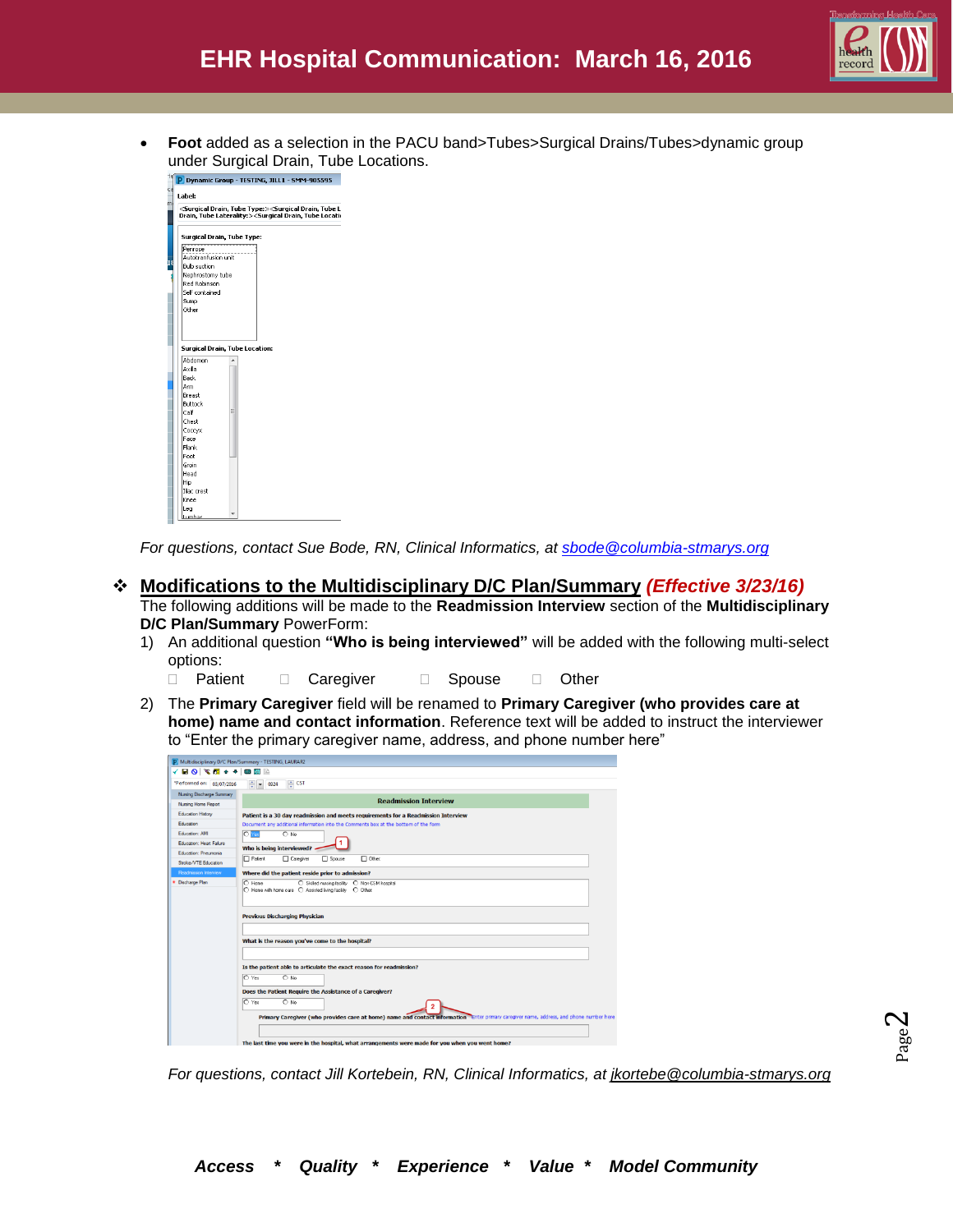

# **Muse (ECG Viewing) Downtime** *(Effective 1800 on 3/22/16 until 0830 on 3/23/16)*

There will be a Muse Downtime in order to consolidate the CSMM, CSMO and Orthopedic Hospital Muse sites into one Muse Database.

To achieve this:

- We will be transitioning to the Community Medical Record  $#$  (CMRN), vs. Medical Record  $#$ , as the patient identification number in Muse. This will allow us to complete serial comparisons across all sites. This consolidation will result in one site, Columbia St. Marys.
- The CMRN can be found under Patient Information in the EHR. The patient's Medical Record # can no longer be used to search for EKGs; the patient's first name, last name and Date of Birth (DOB) are the two patient identifiers to be utilized.

The new consolidated Muse site will contain EKGs on patients done within the last 11 years, and if the patient was a pediatric patient at time the EKG was done, an additional 18 years after that date. If the EKG was completed outside that timeframe, you will have to change site in Muse, and go to the hospital site the patient had that EKG at. This can be done in Muse by selecting Tools/Change Site.

#### **Information critical to know for this downtime:**

- **During the Muse downtime patient's previous EKG images will not be available for viewing, either through Muse print out, Muse or through the EHR.**
- **Serial comparisons will also not be available during this downtime.**
- **The written report will be available through the EHR.**

Additional information will be sent to the clinical areas that complete EKGs, prior to the downtime.

*Questions about Muse Downtime: At CSMM, contact Joy Levin at [jlevin@columbia-stmarys.org](mailto:jlevin@columbia-stmarys.org) or 414-585-1255. At CSMO, contact Cherie Mauer at [Cheryl.Mauer@columbia-stmarys.org](mailto:Cheryl.Mauer@columbia-stmarys.org) or 262-243-7304.* 

*Issues with Muse after downtime is completed, call the IS Service Desk, at 414-326-2400, and reference Muse in your call.* 

## **Patient Community Medical Record Number (CMRN) added to Test Requisitions** *(Effective 3/22/16)*

CSM will be transitioning to the use of the Community Medical Record Number (CMRN) as the patient identification number in the Muse EKG Storage System. To support associate workflow with this change, we have added the CMRN to requisitions .

*For questions, contact Joy Levin at [jlevin@columbia-stmarys.org](mailto:jlevin@columbia-stmarys.org) or 414-585-1255.*

## **Weights Task Force: EHR Updates** *(Effective 4/04/16)*

In order to optimize documentation and viewing of weights, the following changes have been approved for the EHR:

 The scale used for Clinical Weight , documented on Admission or from Height & Weight PowerForm, will populate I View

|                      | $10.20$ CDT 110.17 CDT 110. |  |
|----------------------|-----------------------------|--|
| A Adult Measurements |                             |  |
| Scale Type           | Standing                    |  |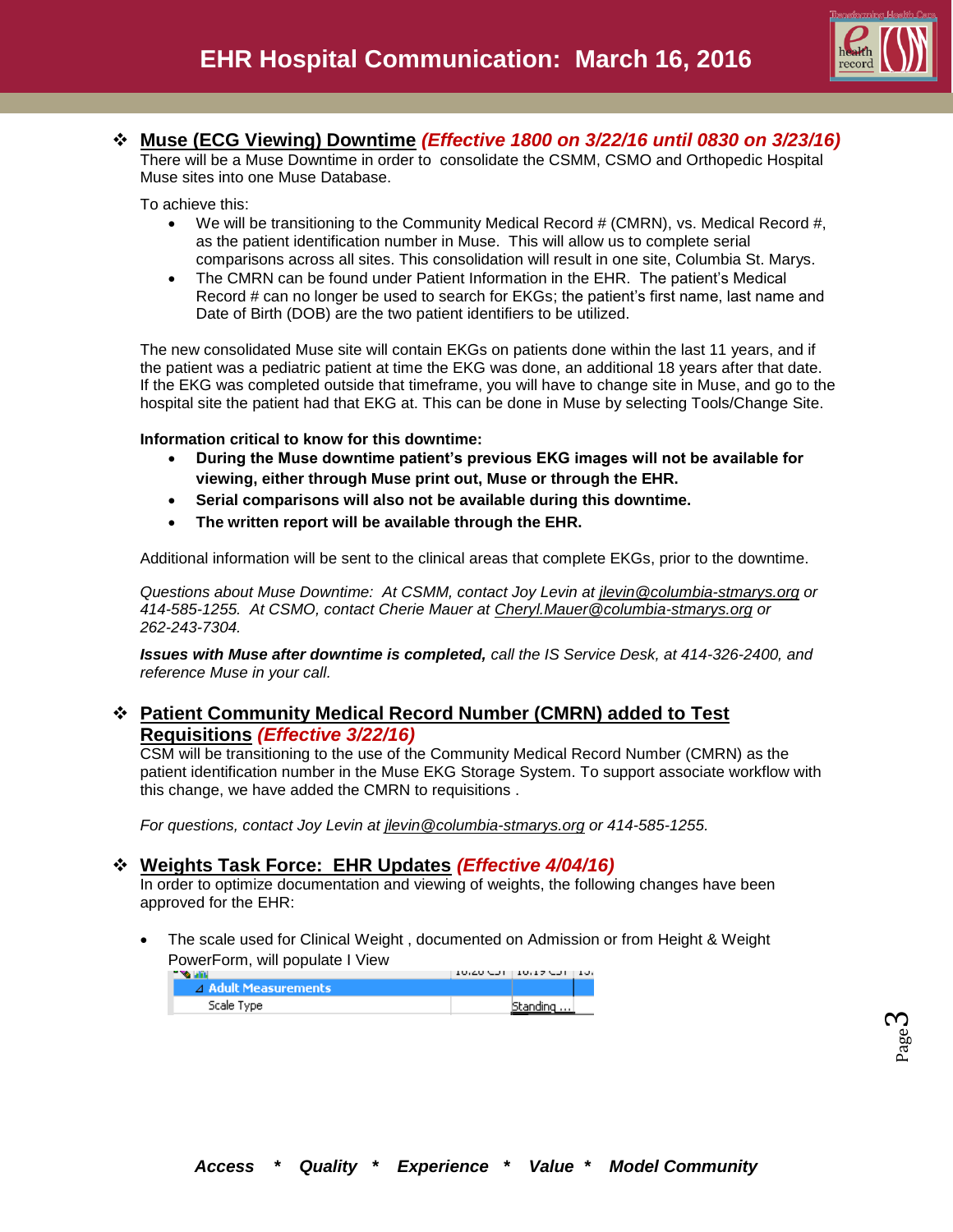

Page  $\overline{\mathcal{A}}$ 

 The Scale Type selection in Height and Weight and Admission PowerForms will change to match those currently listed in I View.



 **Measured/Daily Weight lb** will be removed from I View. This will prevent the inadvertent documentation of kg in the lb location

| ww                          |         | 16:11 CST |
|-----------------------------|---------|-----------|
| <b>4 Adult Measurements</b> |         |           |
| Weight Scale                | unit(s) |           |
| Measured/Daily Weight (kg)  |         |           |
| Clinical Weight (kg)        |         |           |
|                             |         |           |

Clinical Weight (kg) will be added to Physician View band in I View

| <b>A LIMORAGH AREA</b> |                                          | <b>IT FOUND</b>                |  |  |  |
|------------------------|------------------------------------------|--------------------------------|--|--|--|
|                        | <b>Vital Signs</b><br>Adult Measurements | Read Only                      |  |  |  |
|                        | <b>PCA</b>                               | æ<br>16:13 CST                 |  |  |  |
|                        | Pain Scale                               | 4 Vital Signs                  |  |  |  |
| Comfort Measures       |                                          | a Adult Measureme              |  |  |  |
|                        | Pain Re-Evaluation                       | Measured/Daly                  |  |  |  |
|                        | NIH                                      | <b>Contract Weight (kg)</b> kg |  |  |  |

- To help clarify the use and meaning of "Clinical Weight" for hosptilaized patients, additional reference text will be added to the Clinical Weight area in all PowerForms where Height & Weight PowerForm is used along with Height & Weight PowerForm:
	- $\circ$  "For hospitalized patients, clinical weight is their admit weight, and should be entered here only on admission, or dramatic weight change (e.g. amputation, etc.). After admit, all daily weights should be entered in I View".

|                         | This is the weight to be used for medication<br>dosing and growth chart graphing.                                                                                                                                                            |
|-------------------------|----------------------------------------------------------------------------------------------------------------------------------------------------------------------------------------------------------------------------------------------|
| Clinical Weight<br>(kg) | For hospitalized patients, clinical weight is<br>their admit weight, and should be<br>entered here only on admission, or<br>dramatic weight change (e.g.<br>amputation, etc.) After admit, all daily<br>weights should be entered in I-View. |

 Measurements and Weights section (widget) is currently located in all Summary Pages (mPages) but is defaulted closed in Nursing Communication Page. It will now default open in order to clearly see last, previous, and change in weight

| <b>Measurements and Weights (4)</b> |                     |                    |           |
|-------------------------------------|---------------------|--------------------|-----------|
| Selected visit                      |                     |                    |           |
|                                     | Latest<br>within    | Previous<br>within | Change    |
| Weight in Kilograms                 | 89.2 kg             | $95.2$ kg          | $-6.0$ kg |
|                                     | 6 hrs               | 30 hrs             |           |
| Clinical Weight (kg)                | $92.6\,\mathrm{km}$ |                    |           |
|                                     | 12 days             |                    |           |
| Height (cm)                         | $182.88$ cm         | $182.88 -$         | 0.00cm    |
|                                     | 12 days             | 12 days            |           |
| <b>Estimated Height</b>             | Yes                 | Yes                |           |
|                                     | 12 days             | 12 days            |           |

*For questions, contact Sue Bode, RN, Clinical Informatics, at [sbode@columbia-stmarys.org](mailto:sbode@columbia-stmarys.org) or Kathy Phillips, CNS.*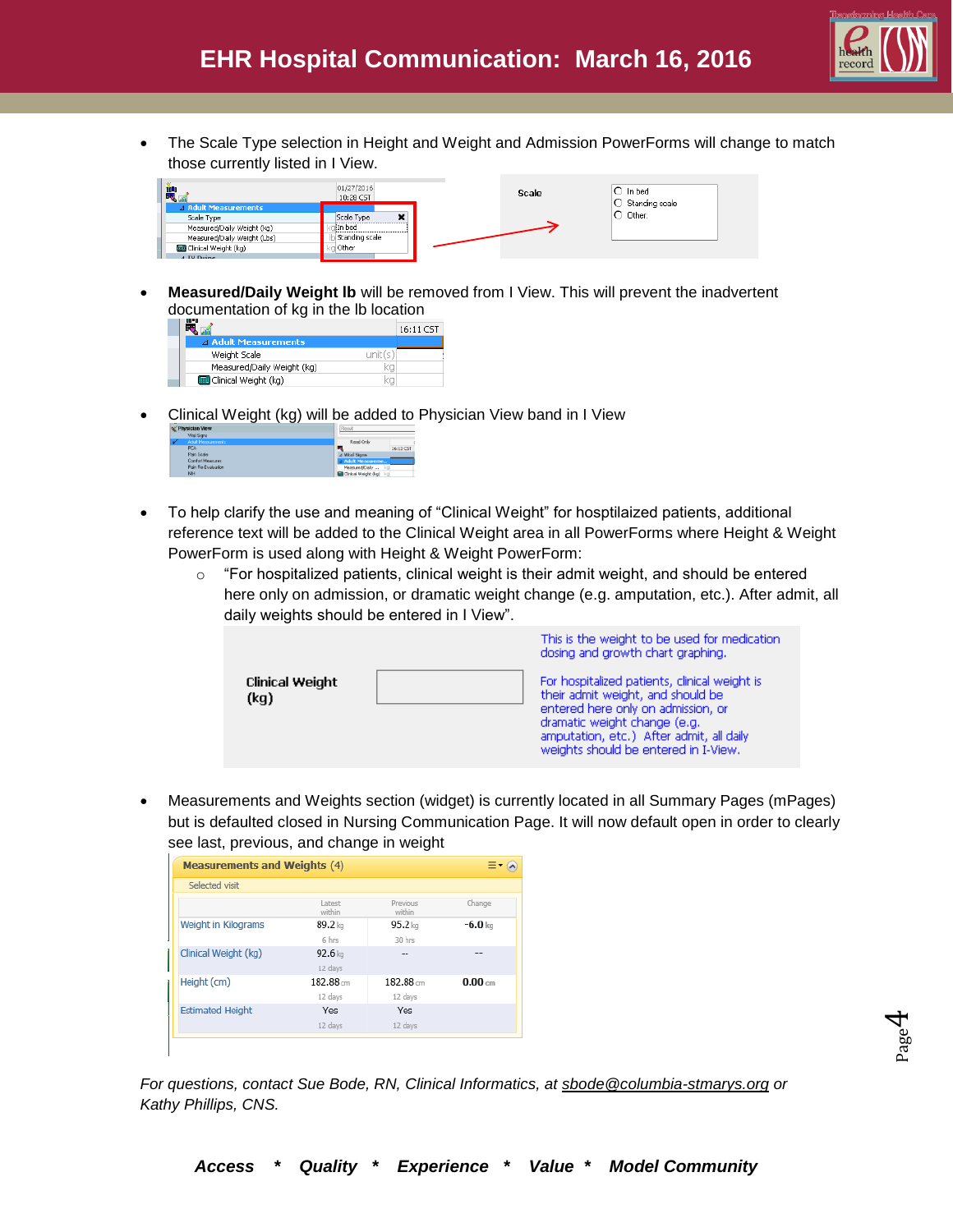

# **Where to Find Weights in EHR Today**

In I View:

- Click on **Advanced Graphing** band. Click on **+** next to **Standard Graph,** then click
	- **Weight/Length**. It graphs clinical and measured weight without having to scroll back in I View.



#### In Flowsheets:

 From Venue Menu, click **Flowsheets**. Once in Flowsheets, click **Group,** then **Weight** to see weights grouped together.

| wolghto grouped together.     |                                                 |                                                                  |                             |                                                                      |                        |  |
|-------------------------------|-------------------------------------------------|------------------------------------------------------------------|-----------------------------|----------------------------------------------------------------------|------------------------|--|
| 4<br><b>Menu</b>              | <b>Flowsheets</b><br>Ħ<br>$\bullet$             |                                                                  |                             |                                                                      |                        |  |
| <b>Advance Directives</b>     | <b>B</b>                                        |                                                                  |                             |                                                                      |                        |  |
| $#$ Add<br>Allergies          |                                                 |                                                                  |                             |                                                                      |                        |  |
| <b>Diagnosis and Problems</b> | <b>Vitals</b><br>Lab<br><b>Recent Results</b>   | Rad<br><b>Assessments</b>                                        | <b>Diabetic</b><br>Coumadin |                                                                      |                        |  |
| <b>Documents</b>              | Flowsheet:<br><b>Vitals View</b>                | ÷<br><b>Sec.</b>                                                 | Level: Vitals View          |                                                                      | v Table O Group C List |  |
| <b>ED Summary</b>             |                                                 |                                                                  |                             |                                                                      |                        |  |
| <b>Flowsheets</b>             | $\left  \cdot \right $                          |                                                                  |                             | March 09, 2016 13:51 CST - March 17, 2016 14:51 CDT (Clinical Range) |                        |  |
| <b>Form Browser</b>           | Navigator                                       | Showing results from (03/10/2016 - 03/16/2016) Show more results |                             |                                                                      |                        |  |
| <b>Growth Charts</b>          | Veight                                          | <b>Vitals View</b>                                               |                             |                                                                      |                        |  |
| <b>Health Maintenance</b>     | Vital Signs                                     | Weight                                                           |                             | Measured/D Scale Type                                                |                        |  |
| <b>Histories</b>              | Heart Rate                                      | 03/16/2016 6:43 CDT                                              | 101                         | Standing scale                                                       |                        |  |
| Immunization Schedule         | Temperature<br>$\blacksquare$                   | 03/15/2016 6:45 CDT<br>03/14/2016 6:30 CDT                       | 101.6<br>106.1              | <b>Standing scale</b><br><b>Standing scale</b>                       |                        |  |
|                               | Hemodynamic Measures<br>$\overline{\mathbf{v}}$ | 03/13/2016 6:47 CDT                                              | 105.7                       | Standing scale                                                       |                        |  |
| <b>Inpatient Summary</b>      |                                                 | 03/12/2016 6:30 CST                                              | 106                         | <b>Standing scale</b>                                                |                        |  |
| Interactive View/I&O          | Pain Assessment<br>$\overline{\mathbf{v}}$      | 03/11/2016 6:28 CST                                              | 109.0                       | <b>Standing scale</b>                                                |                        |  |
|                               | Primary Pain<br>$\Box$                          | 03/10/2016 6:04 CST                                              | 110.7                       | In bed                                                               |                        |  |

**OR**

 From Venue Menu, click **Flowsheets**. Once in Flowsheets, click **Vitals** tab at top of page, then click box in front of **Measured Weight**. Click on **Graph** icon at top left of page (Clicking on Vitals instead of staying in Recent Results allows a greater date range of values).